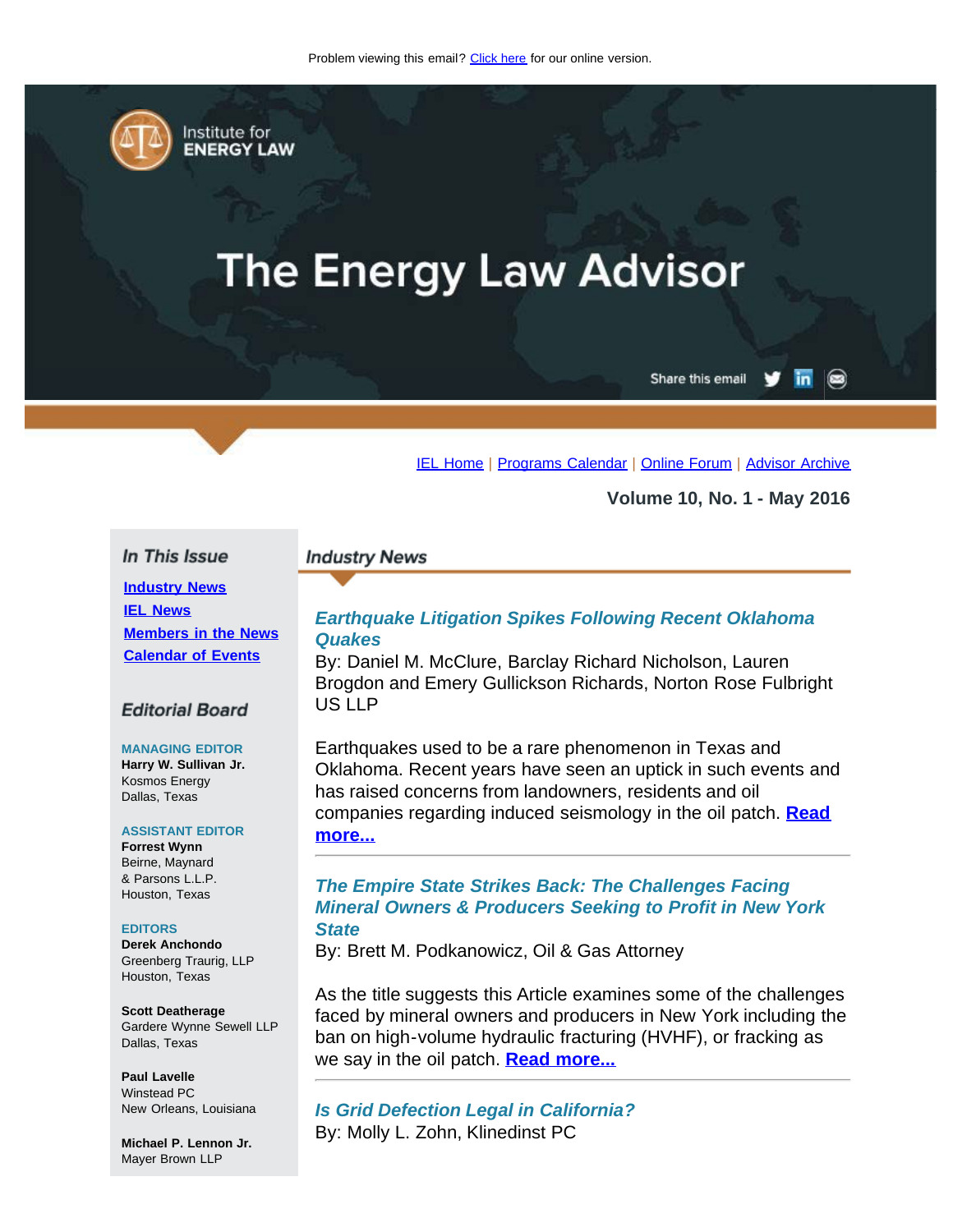#### Houston, Texas

**Jack Massey** Sutherland Asbill & Brennan LLP Houston, Texas

**Christina E. Ponig Maccio** DLA Piper LLP (US) Houston, Texas

**Matthew J. Salzman** Stinson Leonard Street LLP Kansas City, Missouri

#### **INSTITUTE FOR ENERGY LAW**

**Lawrence P. Simon, Jr.** Chair, IEL Advisory Board Liskow & Lewis Lafayette, Louisiana

**Jay E. Ray** IEL Director Plano, Texas

#### **Submissions**

**Industry News** Email **[Harry Sullivan](mailto:sullivanhw@aol.com)** and **[Vickie Adams](mailto:vadams@cailaw.org)**.

**Member Announcements** Email **[Vickie Adams](mailto:vadams@cailaw.org)**. Please submit photo with announcement if possible.

© Copyright 2016 - All Rights Reserved

Ever want to 'go off the grid'? This Article examines the legality of using solar-plus-battery installations in single family dwellings in California. **[Read more...](http://www.cailaw.org/media/files/IEL/Publications/2016/grid-detection-vol10no1.pdf)**

## **The First 90 Days of the Amended Federal Rules of Civil Procedure**

By: Brendan P. Doherty, Gieger, Laborde & Laperouse LLP

This Article examines the Amended Federal Rules of Civil Procedure which went into effect on December 1, 2015. Chief Justice Roberts has stated that the amendments "may not look like a big deal at first glance, but they are." **[Read more...](http://www.cailaw.org/media/files/IEL/Publications/2016/90-days-vol10no1.pdf)**

**Case Commentary: Chevron v. Ecuador, The Saga Continues** By: Floriane Lavaud and Laura Sinisterra, Debevoise & Plimpton LLP

A note on the latest chapter in this legal/arbitral saga. **[Read](http://www.cailaw.org/media/files/IEL/Publications/2016/chevron-v-ecuador-vol10no1.pdf) [more...](http://www.cailaw.org/media/files/IEL/Publications/2016/chevron-v-ecuador-vol10no1.pdf)**

## **IEL News**

## **New IEL Leadership**

**The Heartiest Congratulations to IEL's New Executive Committee Members:**

## **Michael B. Bennett - Oilfield Services Practice Committee Chair**



Mike Bennett's practice focuses on complex business disputes, primarily for clients in the oil and gas, oil and gas services, petrochemical and pharmaceutical industries. He has significant experience in a broad range of disputes and investigations faced by companies in these industries, including disputes under joint operating agreements, joint venture agreements, service and supply agreements, and foreign agency agreements, as well as disputes involving employee retirement and welfare benefit plans, including ERISA governed and non-ERISA-governed international plans. Mr. Bennett has handled several disputes involving investments by private equity firms and overseas investors in the oil and gas industry.

In addition, Mr. Bennett has experience in internal and governmental agencyinvestigations of energy sector clients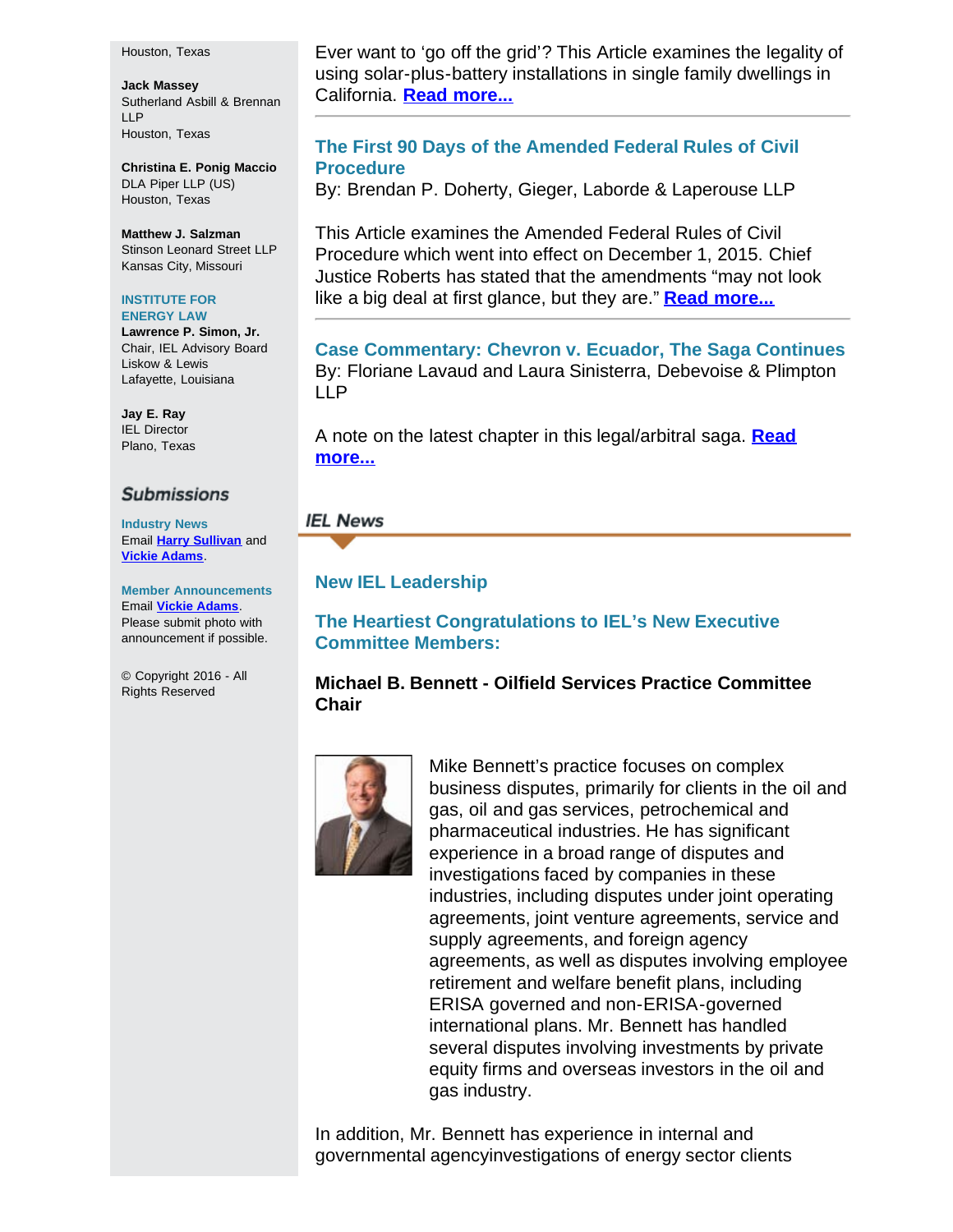concerning alleged accounting fraud, embezzlement and FCPA violations, ERISA violations and related civil litigation. Mr. Bennett has also defended energy, chemical and pharmaceutical companies in environmental mass tort and products liability cases.

Mr. Bennett has substantial experience in the area of complex ERISA and employee benefits litigation, including the defense of termination of employer-sponsored benefit plans and defense of self-funded employer plans against claims by medical providers. Mr. Bennett participated actively in the successful defense in discovery, trial, and appeal of two presidential election contests, Harry Jacobs, et al. v. Seminole County Canvassing Board, et al. and Ronald Taylor, et al. v. Martin County Canvassing Board, et al., as counsel for President George W. Bush and Vice President Richard Cheney.

Mr. Bennett has tried numerous cases to jury verdicts and has represented clients before state and federal courts and various arbitration tribunals.

Following graduation from law school, Mr. Bennett served as a law clerk to the Honorable Sidney A. Fitzwater of the United States District Court for the Northern District of Texas.

# **Brian A. Bradshaw - International Practice Committee Chair**

Brian A. Bradshaw is a partner in the Business and Finance Practice and co-chair of the Latin America Team. He has experience in a range of energy and infrastructure transactions and focuses his practice on the development of energy and infrastructure projects (emphasis on oil and gas, LNG, and power projects), acquisitions and divestitures, and domestic and international finance. He has experience with structuring, negotiating, and documenting the full range of project, M&A, and commercial financing documentation for domestic and international projects, including LNG liquefaction and regasification projects, FPSO and off-shore developments, refineries, cross-border pipelines, and power plants. Brian served as Chair of the Oil and Gas Law Committee of the IBA and currently as board member of AIPN.



# **Sharon O. Flanery - Vice Chair**

Sharon Flanery is a member of Steptoe & Johnson PLLC and is located in its Charleston, West Virginia office, where she leads the Energy and Natural Resources Department and is a member of the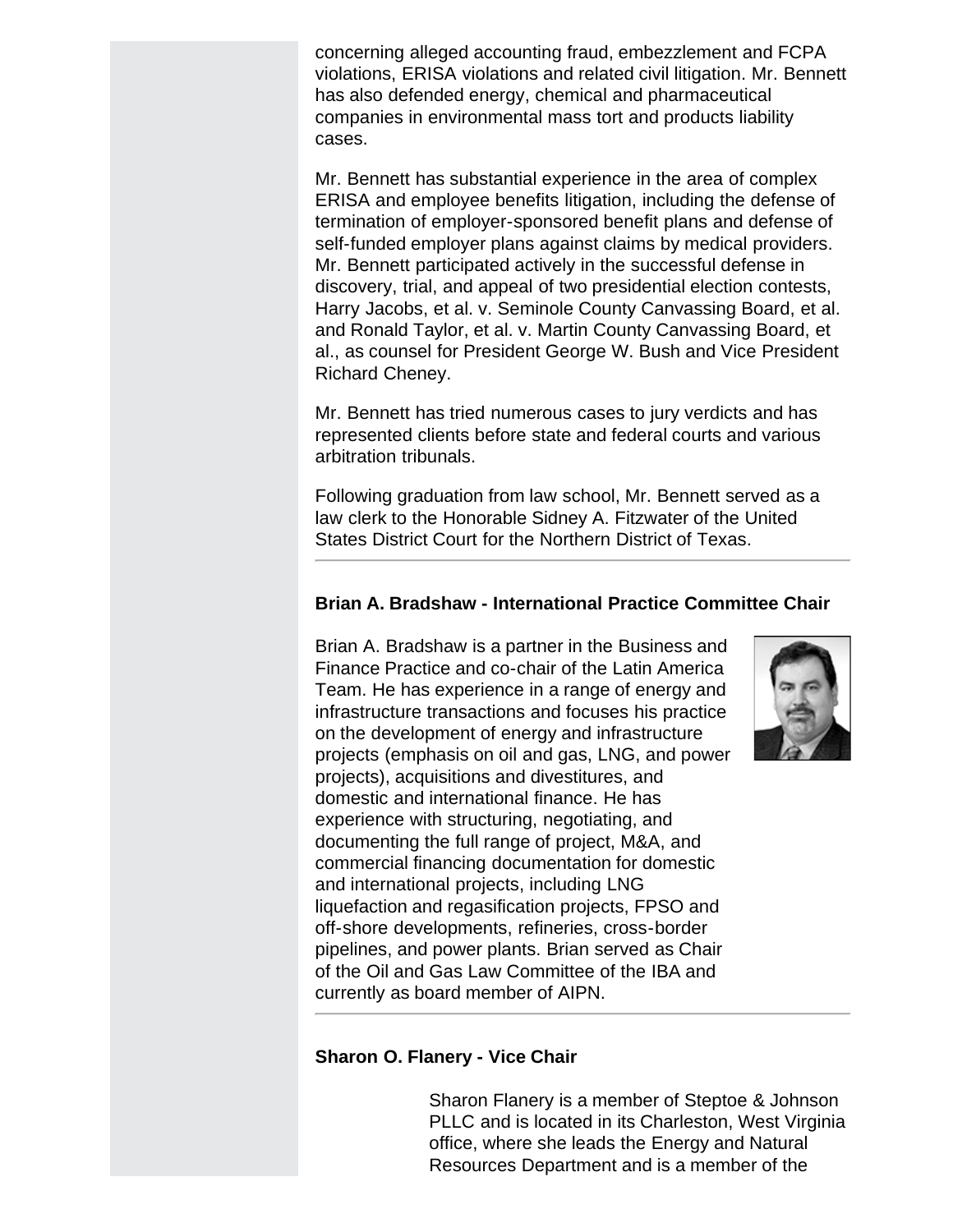

firm's Executive Committee. She concentrates her practice in energy and mineral law with clients that include major oil and gas, coal, coalbed methane, pipeline and hydroelectric companies. As a petroleum engineer with both an operating and legal background in the energy industry, she brings realworld experience to her law practice. Her experience includes acquisitions and divestitures, mineral leases, joint ventures, contract mining agreements, joint operating agreements, and sales and marketing agreements, as well as gathering, transportation, and processing agreements. In addition, she has substantial experience in land and legal due diligence associated with mineral transactions and in the legislative and regulatory arenas.

Ms. Flanery is the recipient of the Best Lawyers Oil & Gas Lawyer of the Year award for 2011 for the Charleston, West Virginia metro area and is recognized by "The Best Lawyers in America®" in the fields of energy, mining, natural resources and oil and gas law. She is also recognized by Chambers USA as a leading lawyer in the natural resources field.

Ms. Flanery is Past President of the Energy and Mineral Law Foundation and is also a member of the Advisory Committees for the West Virginia University College of Engineering and Mineral Resources and its Department of Petroleum Engineering. She is a past-named Outstanding Alumni of the Year for the WVU Mineral and Energy Resources Department, and she was selected as a guest lecturer by the Dean of the WVU College of Engineering and Mineral Resources for the Distinguished Lecture Series.

Prior to joining Steptoe & Johnson, Ms. Flanery served as Vice President of Exploration for Columbia Natural Resources Inc., where she was responsible for the Geoscience, Reservoir Engineering, Gas Supply, Marketing and Land Departments. Before obtaining her law degree, she worked as a reservoir engineer in Appalachia and also at Aramco in Saudi Arabia in the early 1980s.

Ms. Flanery received a Juris Doctor degree from Duquesne University in 1991, where she was a member of the Law Review. She received a Bachelor of Science degree in Petroleum Engineering from West Virginia University in 1978, graduating cum laude. Ms. Flanery is a member of the West Virginia, Pennsylvania, Ohio and District of Columbia bars and holds a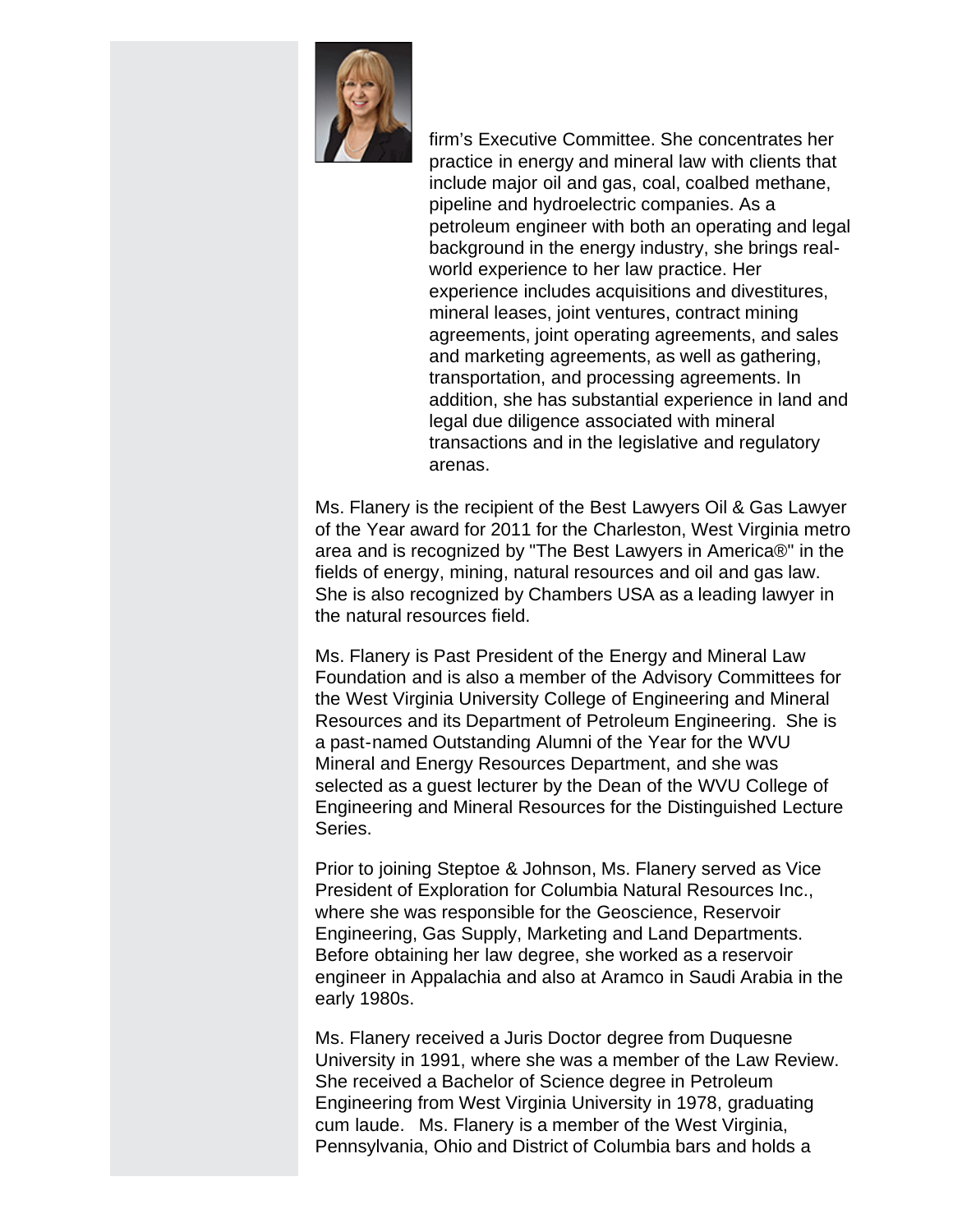## **Kenneth R. Vogel – Vice Chair**

Dr. Kenneth Robert Vogel is a managing director in the Houston Energy Group in the Economic Consulting Practice of FTI Consulting. He has over 35 years of experience in natural resource law and economics. He serves as an expert witness and economist in matters involving the value of resources and damages related to oil and gas production, mining and renewable energy production. He conducts public policy analysis on matters related to energy and mining and assists clients in determining the availability and value of assets related to energy (including crude oil and natural gas production, coal mining and renewable energy projects) as well as non-energy mining.



His broad experience includes both more than ten years of academic teaching and research and more than fifteen years of public service. While at the U.S. Department of the Interior, Minerals Management Service ("MMS"), he was the first chief of the office of enforcement, where he conducted public policy and economic analyses of minerals royalty regulations, conducted alternative dispute resolutions of royalty disputes and assured enforcement of the statutes, regulations and lease terms related to minerals royalties. Dr. Vogel was either principal or contributing author of the vast majority of federal regulations related to the valuation of minerals, including oil, gas, coal and geothermal steam for the 17 years with MMS. He was an author of most of the federal royalty valuation regulations, as well as regulations dealing with offshore oil and gas exploration and development. He drafted energy legislation as well as briefs to the Federal Energy Regulatory Commission. He was chief negotiator for the settlement of federal and Indian royalty disputes, collecting over one billion dollars. In performing these duties he conducted complex analyses of both large and small data sets.

Dr. Vogel was the representative for the MMS on the Department negotiated rulemaking committee that drafted proposed regulations dealing with Indian Self-Determination. He participated in the setting of offshore boundaries with the states of Alabama and Alaska.

Prior to federal service, Dr. Vogel was Associate Professor of Law and Leonard Cohen Chair in Law and Economics at Loyola Law School in Los Angeles and Assistant Professor of Economics and Adjunct Assistant Professor of Law at the State University of New York at Buffalo. His research interests were in the interplay of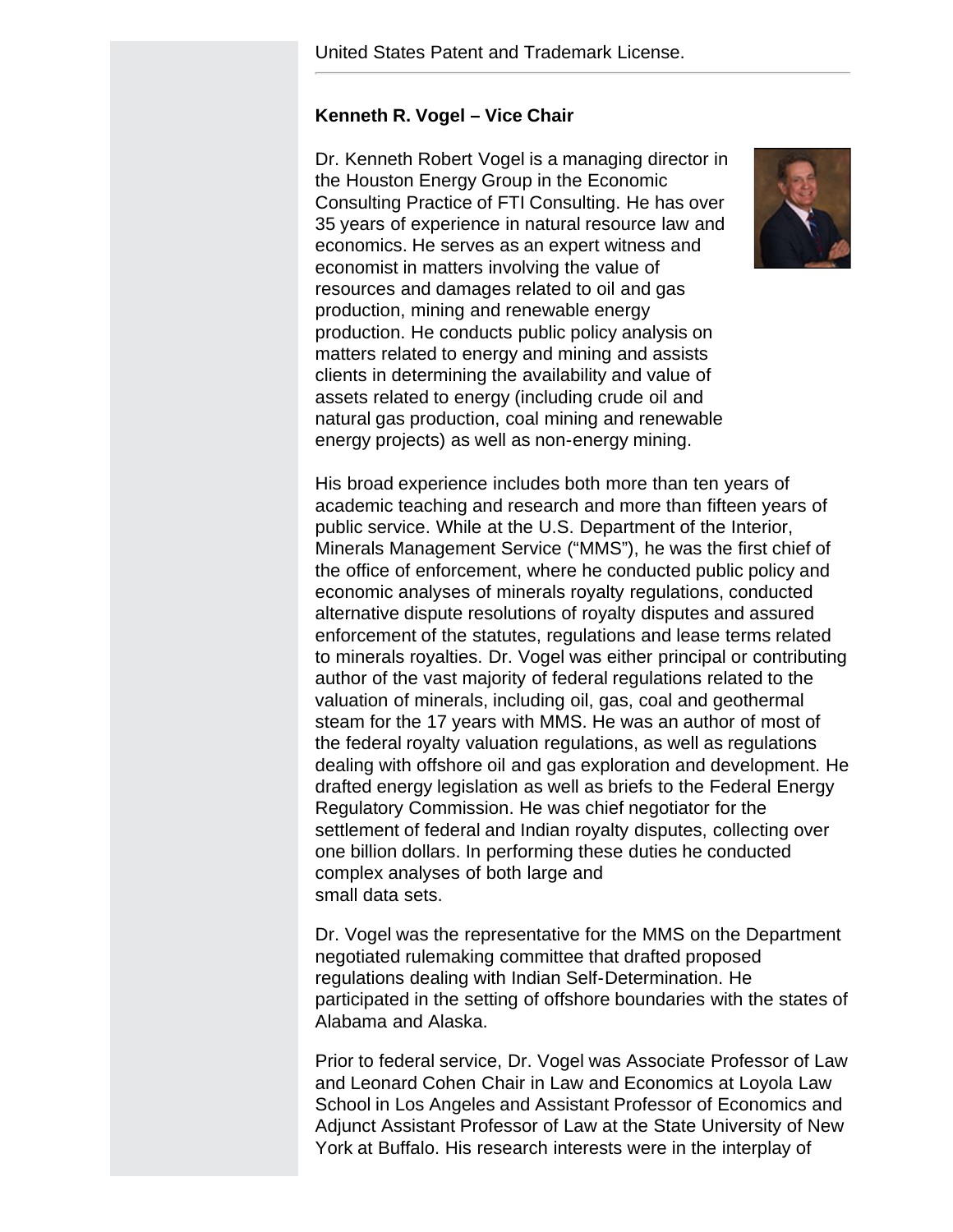legal rules with economic efficiency with an emphasis on natural resources. He received a Ph.D. in public policy analysis from the University of Pennsylvania in 1977, completing his dissertation (on the effects of statewide property tax rules on school finance) as an Economics Fellow at the Brookings Institution in Washington, D.C.. He also received a J.D. from the University of Pennsylvania Law School and an S.B. from the Massachusetts Institute of Technology.

# **Ann A. Hawkins - Power & Alternative Energy Practice Committee Chair**



Ann A. Hawkins concentrates in the areas of development, financing, acquisition and disposition of energy assets, including electric power projects, oil and gas projects and commodities.

Ms. Hawkins represents developers, financial institutions, investors, power purchasers, fuel purchasers and commodity traders. Ms. Hawkins has extensive experience in structuring transactions and drafting and negotiating commodity purchase agreements, joint venture agreements, asset purchase agreements, operating agreements, service agreements and financing agreements.

# **Elizabeth E. Klingensmith – Young Energy Professionals Committee Chair**

Liz Klingensmith is a partner at Haynes and Boone, LLP, her experience includes all aspects of litigation: early case assessment, litigation risk analysis, alternative dispute resolution procedures including arbitration and mediation, large-scale discovery including electronic document collection, review and production, motion practice, pre-trial preparation, trial and settlement. She primarily focuses her litigation practice on the energy industry with disputes arising from oil and gas projects.



In addition to her oil and gas experience, Liz has extensive experience litigating large scale commercial disputes that involve claims for breach of contract, fraud, breach of fiduciary duty, post-judgment enforcement, theft of trade secrets, breach of employment agreements, conversion, declaratory judgment and foreclosure, among others, in a wide array of industries that includes transportation, construction, banking, real estate and professional services.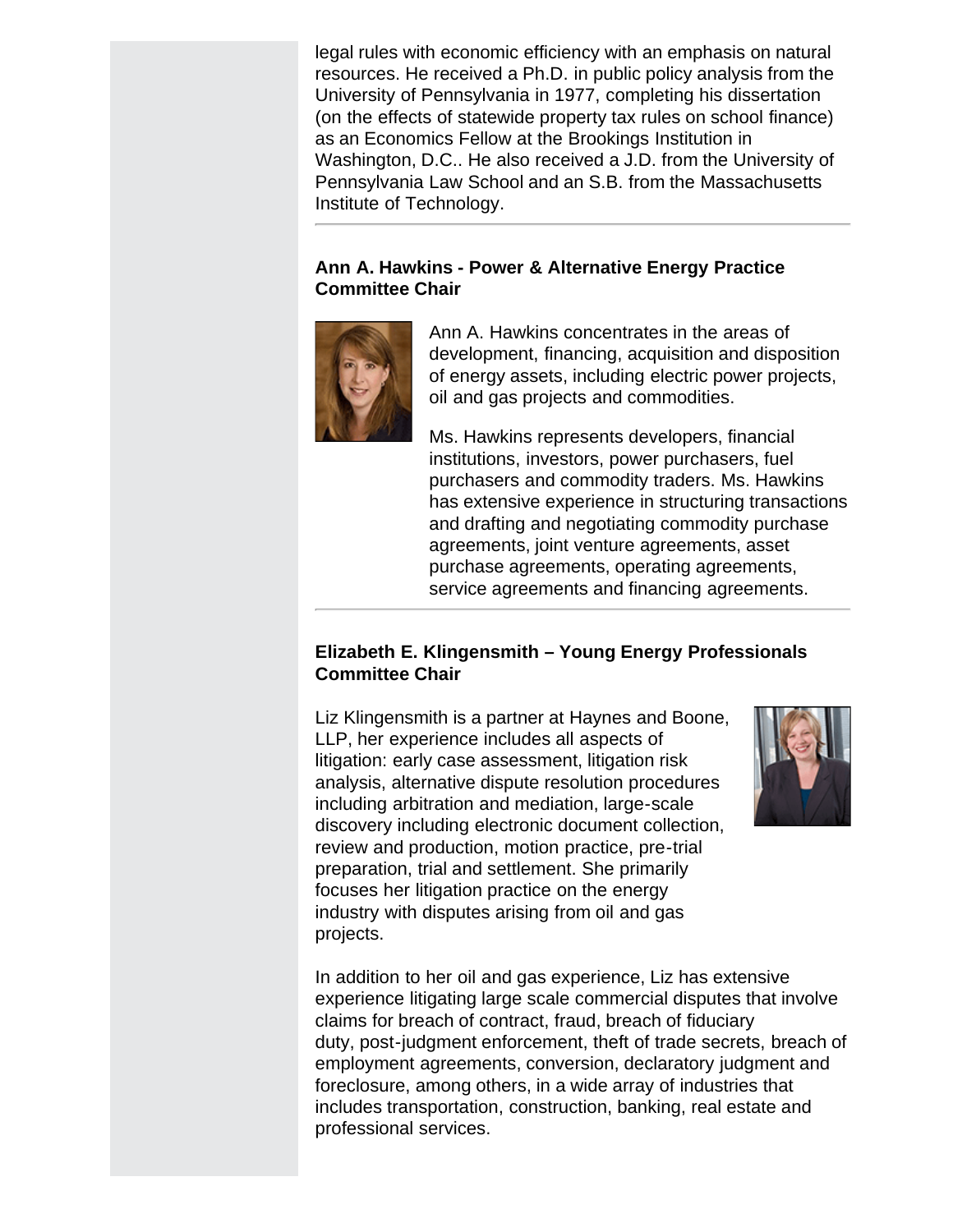Liz is a frequent speaker on a variety of litigation law topics and authors articles for national audiences on topics related to Oilfield Services, Oil & Gas Litigation and Energy Litigation.

# **Rick Kuebel - Litigation & Dispute Resolution Practice Committee Chair**



Rick Kuebel has extensive experience in oil, gas, and energy related bankruptcies and corporate restructuring solutions. Rick has represented numerous energy companies in business litigation, arbitration matters and regulatory disputes involving oil and gas exploration, development, transportation, refining and marketing. Rick has acted as counsel in numerous commercial disputes arising from offshore exploration projects including Macondo (Deepwater Horizon), Atlantis, Thunder Horse, Petronius, Mad Dog, West Delta and the Cook Inlet. Rick has represented numerous exploration and production companies with respect to regulatory disputes with BOEM, BSEE, and numerous state regulatory agencies.

Rick has represented major energy companies in a number of energy or energy-related industry restructurings and bankruptcies, including Lyondell Basell, SemCrude, Flying J, Enron (North America), Getty Petroleum Marketing, ATP, Black Elk Energy, Dune Energy, EOTT, Panaco, Contour Energy, TDC Energy, Virgin Oil/Offshore, Watson Energy, TransTexas Oil and Gas, Forcenergy, WRT, Alma and Equinox, Rand Energy, NARCO, AP Green, Farmland Industries, PG&E, Babcock and Wilcox, Bethlehem Steel, and Friede Goldman Halter. In addition, he has formed or represented unsecured creditor committees in a number of reorganizations including: Evans Industries, the Fairgrounds, WRT Energy, Jitney Jungle, Delchamps, Forcenergy, Friede Goldman Halter, Orion Refining, Lundy Enterprises, Valentine Paper and WFA (West Feliciana Paper Mill). Rick also provides counseling for distressed transactions, including distressed asset acquisitions and divestitures, joint operations, regulatory implications, and other financial risks. Additionally, he represents creditors in commercial collection litigation, property litigation, enforcement of security rights and bankruptcy litigation.

# **Members in the News**

The IEL is excited to welcome a new **Sustaining Member**:

**Reed Smith LLP**, Pittsburgh, PA with Kevin C. Abbott,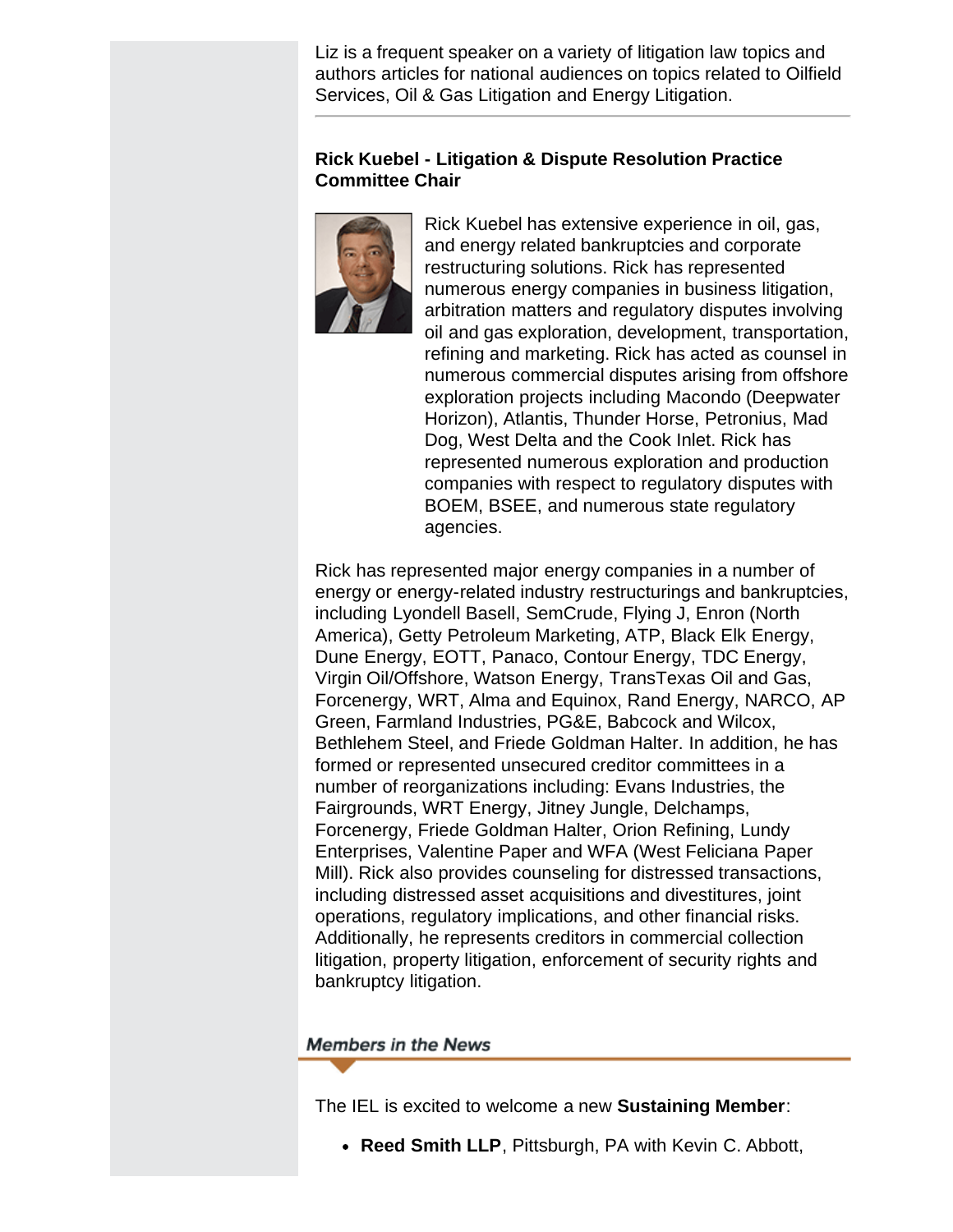Nicolle R. Snyder Bagnell, Julie Hardin, Dwight Howes, Gary C. Johnson, Clyde W. Lea, Paul B. Turner, Anna Boureiko, Kerri Cox, Stephan Selinidis and Nicole Soussan as Advisory Board Representatives

The IEL is proud to welcome 2 new **Supporting Members**:

- **DLA Piper US LLP**, Houston, TX with Anthony Newton, Christina Ponig Maccio, Steven Torello and Brett Solberg as their Advisory Board Member Representatives
- **Stikeman Elliott**, Calgary, Alberta, Canada with Chip Johnston, Michael Mestinsek, Bradley Squibb and Kurtis Reed as their Advisory Board Member Representatives

As well as 5 new **Sponsoring Members**:

- **Alex Cestero** (Frank's International N.V., Houston, TX)
- **Mayhall Fondren Blaize**, Baton Rouge, LA with Charles Blaize as their Advisory Board Member Representative
- **Frost Brown Todd LLC**, Pittsburgh, PA with Kevin Colosimo as their Advisory Board Member Representative
- **Meyer, Unkovic & Scott LLP**, Pittsburgh, PA with Ronald L. Hicks, Jr. as their Advisory Board Member Representative
- **Paul Hastings LLP**, Houston, TX with Richard Burleson as their Advisory Board Member Representative

Please help us welcome IEL's newest **Associate Members** and representatives on the Advisory Board

- **Dan Arthur** (The Brattle Group, Inc., Cambridge, MA)
- **Melanie Barnes** (Melanie H Barnes Attorney PLLC, Austin, TX)
- **Kevin P. Brophy** (Kayne Anderson Energy Funds, Houston, TX)
- **Andrew L. Carter** (Axiom Law, Houston, TX)
- **Rachel Giesber Clingman** (BHP Billiton Petroleum, Houston, TX)
- **Nancy J. Corbet** (EG LNG Operations, S.A., Malabo, Equatorial Guinea)
- **Dorothy Daboval** (Dentons US LLP, Houston, TX)
- **Mark Elvig** (Core Laboratories, Houston, TX)
- **Jonathan Feiler** (Arosa Capital Management, New York, NY)
- **J. Richard Gallagher** (Law Offices of J. Richard Gallagher, Dallas, TX)
- **John Gennaro** (Bellaire, TX)
- **Geoffrey Holub** (Stikeman Elliott, Calgary, Alberta, Canada)
- **David Martin** (Houston, TX)
- **Timothy B. McGranor** (Vorys, Sater, Seymour and Pease LLP, Columbus, OH)
- **Rick Mullins** (Peregrine Group, LLC, Dallas, TX)
- **Ronald L. Oran, Jr.** (Strasburger & Price LLP, Houston, TX)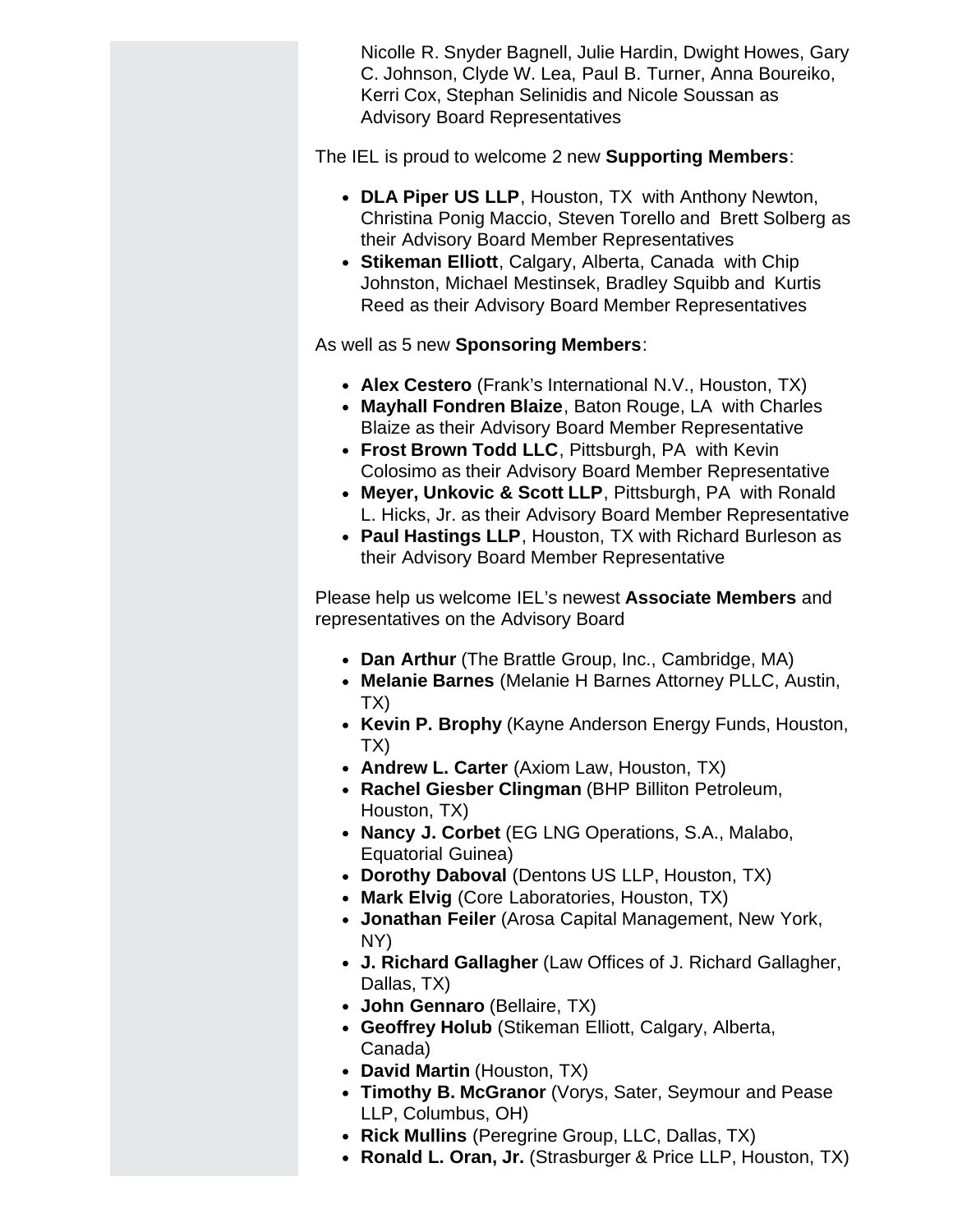- **John Peiserich** (PPGMR Law, PLLC, Little Rock, AR)
- **Brett Podkanowicz** (Midland, TX)
- **Jeffery Ray** (The Ray Law Firm, PLLC, Saint Cloud, FL)
- **Miquel Roca** (BDL Legal, The Woodlands, TX)
- **Alejandro Rojas Vera** (Nader, Hayaux & Goebel, Mexico D.F., Mexico)
- **Marc Sage** (EMAW Inc., Houston, TX)
- **James Searby** (FTI Consulting, Inc., Washington, DC)
- **Jose Sifuentes** (Nader, Hayaux & Goebel, Mexico D.F., Mexico)
- **Kathrine M. Silver** (Jackson Walker L.L.P., Houston, TX)
- **Johanna Spellman** (Latham & Watkins LLP, Chicago, IL)
- **Oscar Vazquez** (Nader, Hayaux & Goebel, Mexico D.F., Mexico)
- **Charlton Wimberly** (Breitburn Energy Partners LP, Houston, TX)
- **Rudolph Woerndle** (Rudolph A Woerndle PC, Midland, TX)
- **Heather Wolf** (Houston, TX)
- **Robert Woods** (YetterColeman LLP, Houston, TX)

# Our newest **Young Energy Professional Members** are:

- **Matt Blaschke** (King & Spalding LLP, San Francisco, CA)
- **Matthew Brooks** (KPMG LLP, Dallas, TX)
- **Ashley Bruman** (Covey Park Energy LLC, Dallas, TX)
- **Jacob Darby** (Carber Holdings, Inc., Houston, TX)
- **Andrew Elkhoury** (Norton Rose Fulbright US LLP, Houston, TX)
- **Rhonnie Embres** (Corpus Christi, TX)
- **Meg Gibson** (Beatty & Wozniak, P.C., Avon, CO)
- **Samuel Mixon Hodges** (Houston, TX)
- **Damian Irizarry** (Guzman Energy LLC, Denver, CO)
- **Bradford Laperouse** (Houston, TX)
- **Collin Lensing** (Beckmen Law, Grapevine, TX)
- **Jamie Miller** ( King & Spalding LLP, Houston, TX)
- **Lenin Navarro Moreno** (Navarro Abogados, Quito Ecuador)
- **Barbara Strnad** (Dickie, McCamey & Chilcote, P.C., Pittsburgh, PA)
- **Ameila Xu** (Paul Hastings LLP, Houston, TX)

# **Calendar of Events**